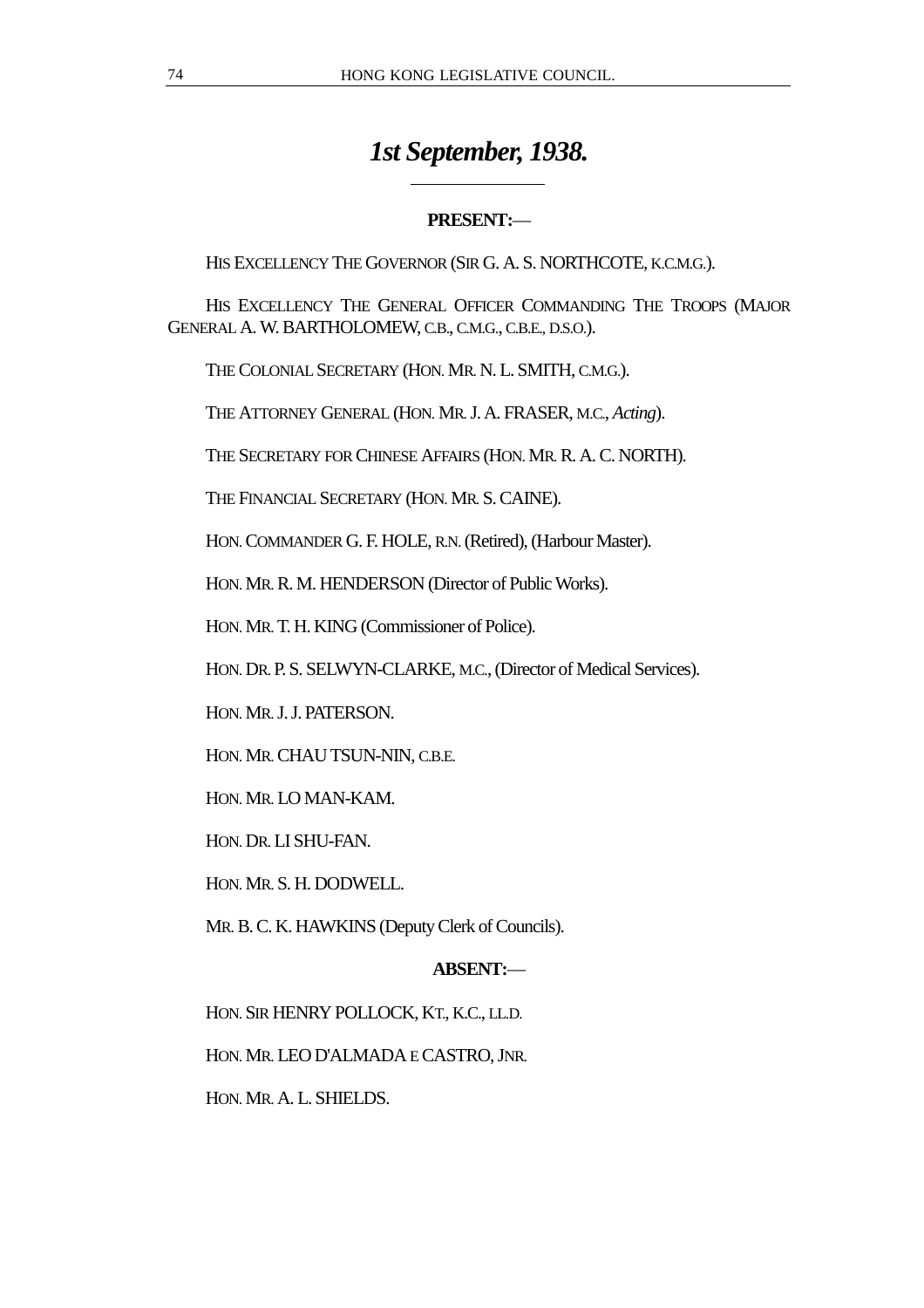# **MINUTES.**

The Minutes of the previous meeting of the Council were confirmed.

# **PAPERS.**

THE COLONIAL SECRETARY, by command of H.E. The Governor, laid upon the table the following papers:—

- Rescission of the Order made by the Governor in Council on the 19th May, 1938, under section 18 of the Quarantine and Prevention of Disease Ordinance, 1936, Ordinance No. 7 of 1936, dated 28th July, 1938.
- Declaration under section 18 of the Quarantine and Prevention of Disease Ordinance, 1936, Ordinance No. 7 of 1936, dated 28th July, 1938.
- Amendment made by the General Officer Commanding the Troops, with the approval of the Governor after consultation with the Commandant of the Hong Kong Volunteer Defence Corps, under section 10 of the Volunteer Ordinance, 1933, Ordinance No. 10 of 1933, to the First Schedule to that Ordinance, dated 29th July, 1938.
- Amendments made by the Governor in Council under sections 37 (2) and 43 (3) of the Merchant Shipping Ordinance, 1899, Ordinance No. 10 of 1899, to Tables E, T and U in the Schedule to that Ordinance, dated 20th August, 1938.
- Regulations made by the Governor in Council under section 2 of the Emergency Regulations Ordinance, 1922, Ordinance No. 5 of 1922, prohibiting the importation of milk into the Colony, dated 23rd August, 1938.
- Regulations made by the Governor in Council under section 3 of the Post Office Ordinance, 1926, Ordinance No. 7 of 1926, dated 25th August, 1938.
- Rates of postage determined by the Governor in Council under the Post Office Ordinance, 1926, Ordinance No. 7 of 1926, dated 25th August, 1938.

Notice to Airmen No. 4 of the year 1938, dated 22nd August, 1938.

Proclamation No. 7.—The Merchant Shipping (No. 2) Amendment Ordinance, 1934, Ordinance No. 25 of 1934, and the Merchant Shipping Amendment Ordinance, 1937, Ordinance No. 22 of 1937, to come into operation on the 1st day of September, 1938.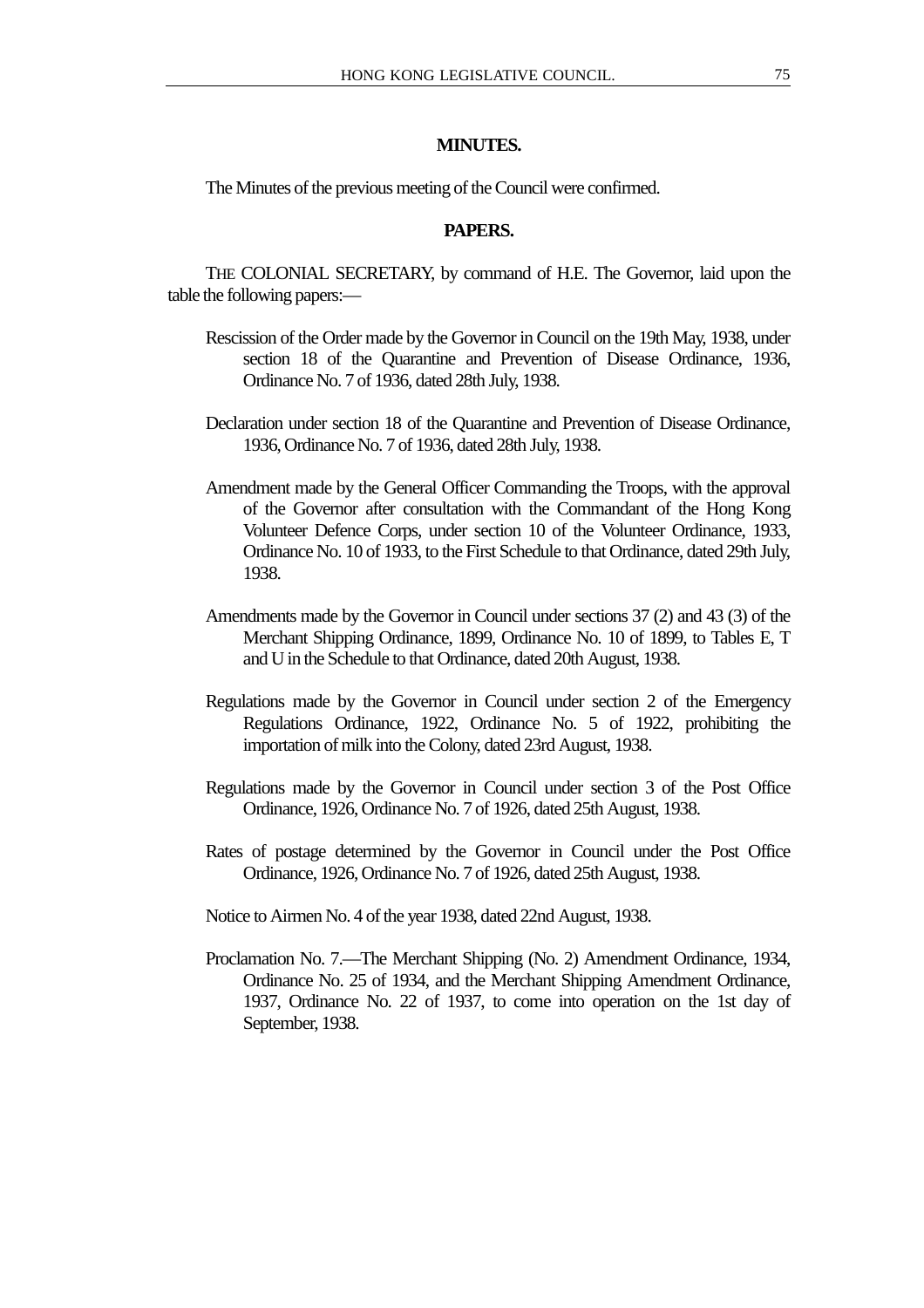Administration Reports, 1937:—

Part II.—I aw and Order:—

Report of the Police Magistrates' Courts.

Sessional Papers, 1938:—

No. 10.—Water Finances.

- I. Memorandum by Financial Secretary.
- II. Memorandum on Modifications decided upon in proposals made in Part I.

No. 11.—University of Hong Kong.

Despatch No. 514 of 27th June, 1938, to the Secretary of State for the Colonies.

Ordinances of Hong Kong (1937 Edition), Volume I, 1844-1900.

Regulations of Hong Kong (1937 Edition), Volume I, 1844-1900.

# **QUESTIONS.**

HON. MR. LO MAN-KAM asked:—

With reference to my questions in this Council on March 9, 1938, and to the Hon. the Colonial Secretary's reply, is Government now in a position to give any indication as to when the Report will be published?

THE COLONIAL SECRETARY replied:—

The Government is not at the present time in a position to say when the Report in question will be published.

HON. MR. LO MAN-KAM asked:—

In regard to revenue in respect of water consumption:—

- (1) According to actual receipts from 1st January, 1938, up to the end of July, 1938, (or up to the end of the latest month in respect of which actual figures are available), what was the amount received in respect of 2% of the rates?
- (2) In respect of the same period what was the amount received:—
	- *(i)* For meter and fire service rental?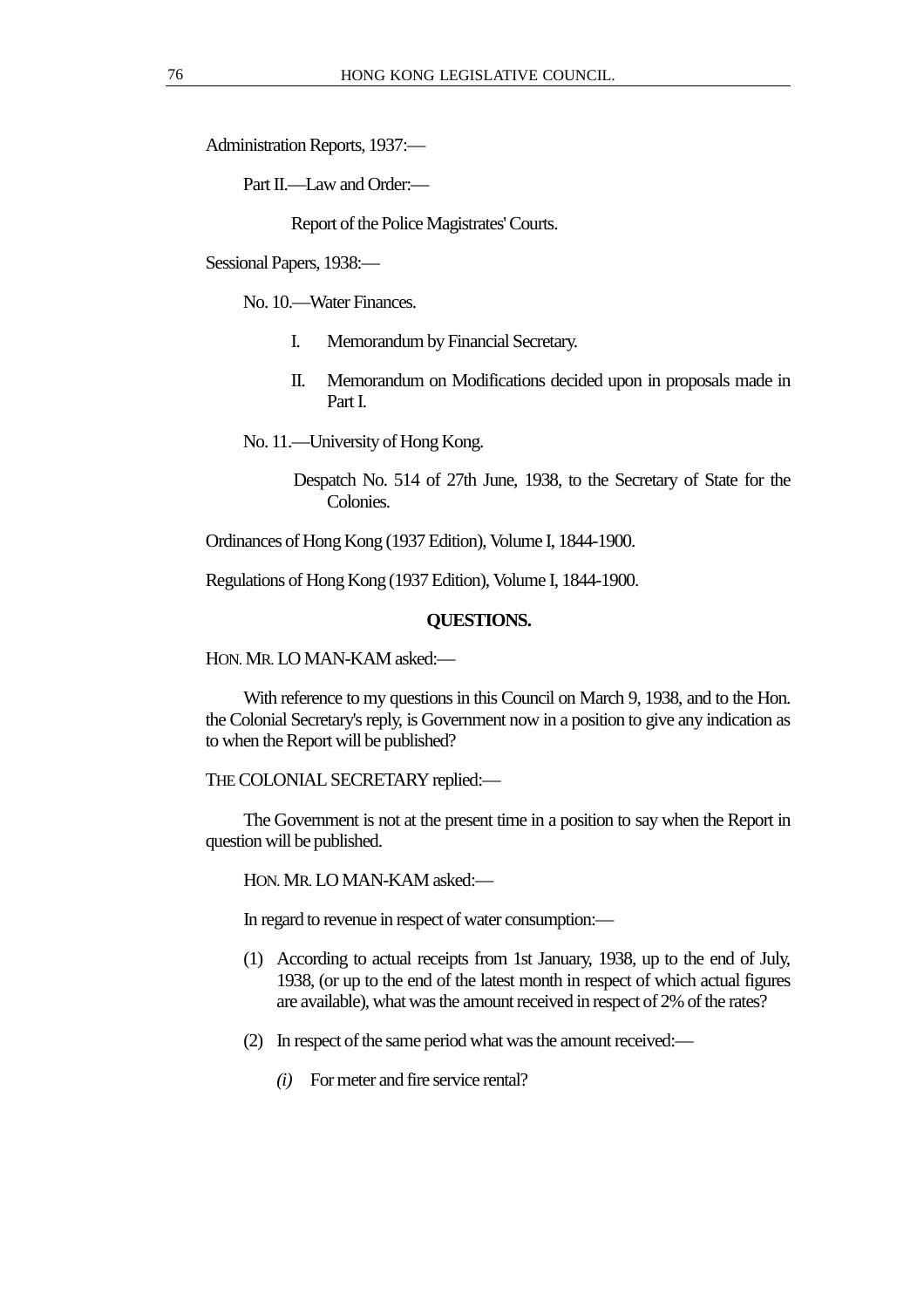- *(ii)* For excess consumption?
- *(iii)* For shipping and construction supplies?
- (3) In respect of the same period what would have been the revenue received if the charges for water had been on the basis set out in Appendix 2 to Sessional Paper No. 4 of 1938, with separate figures for the separate categories therein shown?

| Thus: $-$ |
|-----------|
|           |
|           |
|           |
|           |
|           |
|           |
|           |
| $\$\,$    |
|           |

THE COLONIAL SECRETARY replied:—

The answers to these questions have been set out in printed form, and are now before Hon. Members.

*Period 1st January, 1938, to 31st July, 1938.*

| (1) Actual receipts in respect of 2% of rates | 442,892.32     |
|-----------------------------------------------|----------------|
| Actual receipts.                              |                |
| (i)                                           | 243,841.02     |
| (ii)                                          | 971,553.75     |
|                                               | 99,290.00      |
|                                               | \$1,314,684.77 |
|                                               |                |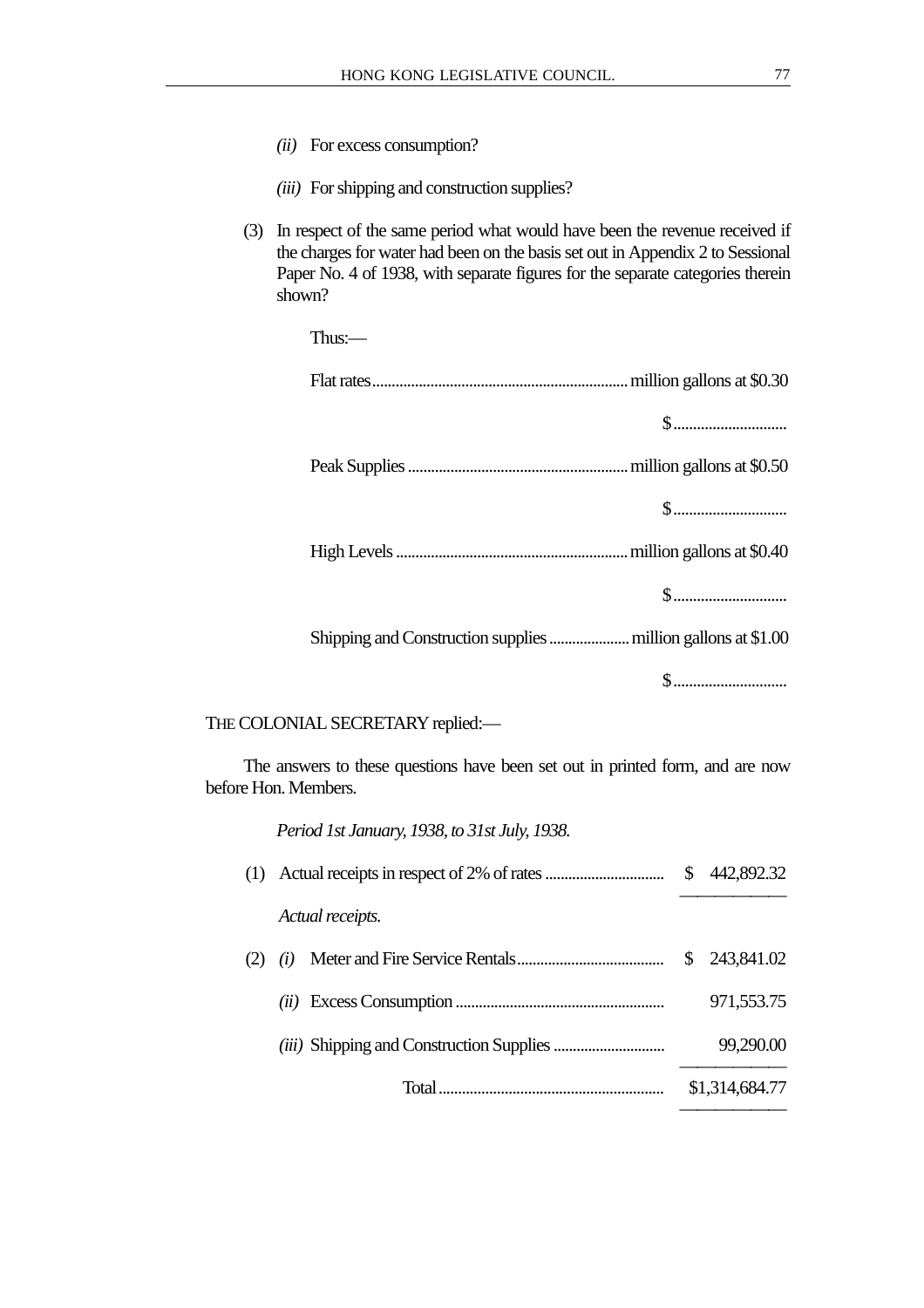# (3) *Revenue for same period under new charges.*

# *Filtered.*

| (i)  | Peak District                       |       |                    |                    |        |                    |                    |                |
|------|-------------------------------------|-------|--------------------|--------------------|--------|--------------------|--------------------|----------------|
|      | 40 M.G. @ 45 cts. p. 1,000          |       |                    |                    |        |                    |                    | \$18,000.00    |
| (ii) | <b>Higher Levels</b>                |       |                    |                    |        |                    |                    |                |
|      |                                     | 100   | 11                 | $\pmb{\mathsf{H}}$ | 35     | $\pmb{\mathsf{H}}$ | $\pmb{\mathsf{H}}$ | 35,000.00      |
|      | (iii) Military                      | 24    | $\pmb{\mathsf{H}}$ | $\pmb{\mathsf{H}}$ | 10     | $\pmb{\mathsf{H}}$ | $\pmb{\mathsf{H}}$ | 2,400.00       |
|      | $(iv)$ Other Districts              |       |                    |                    |        |                    |                    |                |
|      |                                     | 3,066 | $^{\prime}$        | $\pmb{\mathsf{H}}$ | 25     | $\pmb{\mathsf{H}}$ | $\pmb{\mathsf{H}}$ | 766,500.00     |
| (v)  | Shipping and Construction           |       |                    |                    |        |                    |                    |                |
|      | $\pmb{\mathsf{H}}$<br>99 M.G. @ \$1 |       |                    |                    |        |                    | 99,000.00          |                |
|      | <b>Unfiltered</b>                   | 50    | "                  | $^{\prime\prime}$  | 20 cts |                    | 11                 | 10,000.00      |
|      |                                     |       |                    |                    |        |                    |                    | \$930,900.00   |
|      |                                     |       |                    |                    |        |                    | 243,841.02         |                |
|      |                                     |       |                    |                    |        |                    |                    | \$1,174,741.02 |

# *Explanatory Notes.*

*1 and 2* Treasury figures.

- 2. (1) Meter and Fire Services Rentals being payable annually in advance the total figure for the whole year will not greatly exceed the figure for the 7 months.
- 3. Approximate figures. Exact figures would take over a month to work out, as the recorded consumption through every meter would have to be taken. Future revenue will be adversely affected by the water restrictions now in force. The rates for the various districts were modified subsequently to the publication of Sessional Paper No. 4 of 1938.

# **FINANCE COMMITTEE'S REPORT.**

THE COLONIAL SECRETARY, by command of H.E. The Governor, laid upon the table the report of the Finance Committee, No. 6 of 28th July, 1938, and moved that it be adopted.

THE FINANCIAL SECRETARY seconded, and this was agreed to.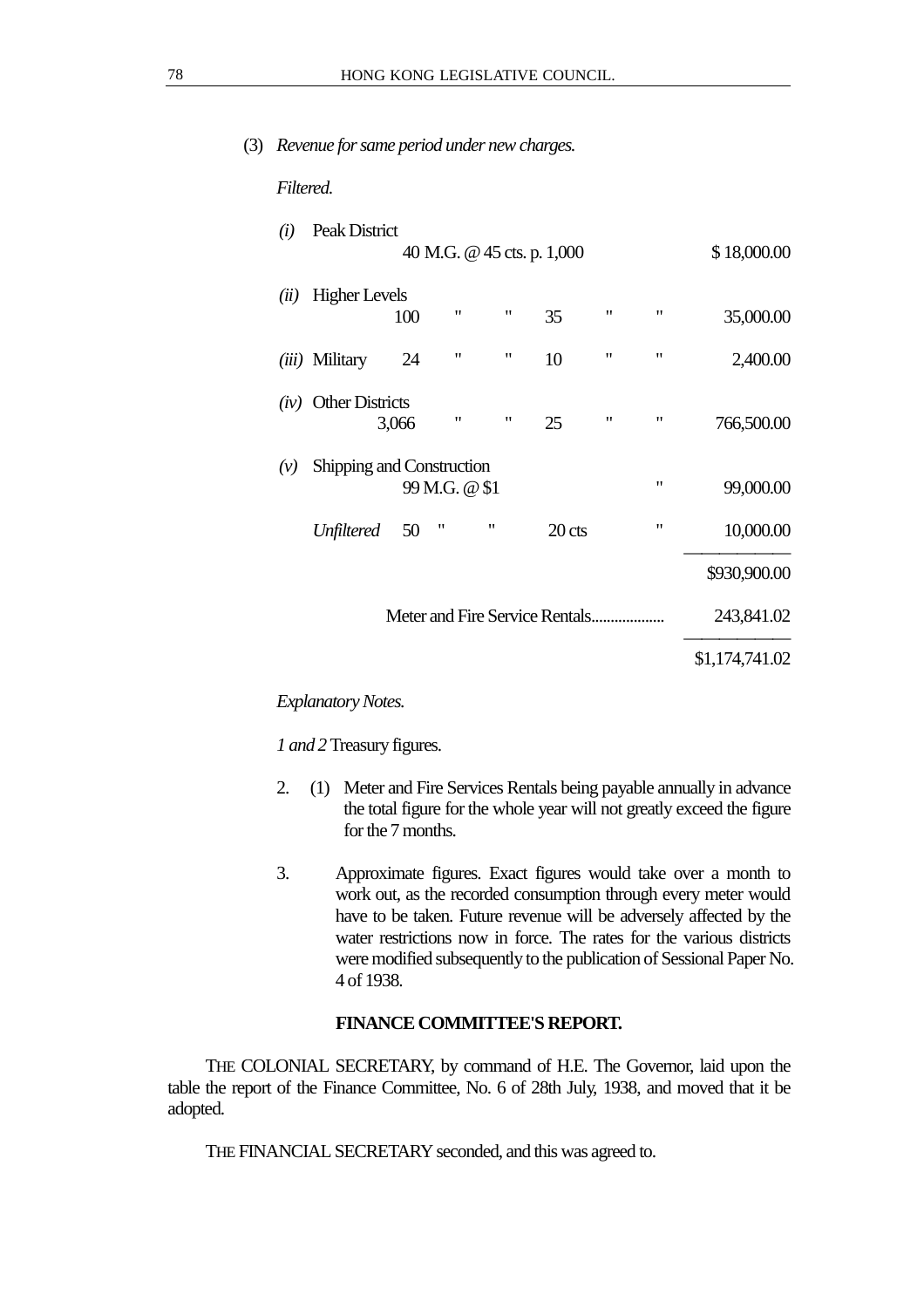## **MOTIONS.**

#### THE ATTORNEY GENERAL moved the following resolution:—

Resolved that the First Volume of the new edition of the Ordinances, and the First Volume of the new edition of the Regulations of the Colony, which have been prepared under the authority of the Ordinances and Regulations of Hong Kong (1937 Edition) Ordinance, 1936, and which have this day been laid before this Council for approval, be approved. He said: Your Excellency, fourteen years have elapsed since the last revision of the Ordinances of this Colony, and for that reason it has been thought better not to delay the publication of the new edition prepared under authority of the Ordinances and Regulations of Hong Kong (1937 edition) Ordinance, No. 51 of 1936, until the whole of that edition has been printed, but to publish each volume of the Ordinances and Regulations as soon as it is ready. Authority for this course is contained in Ordinance No. 51 of 1936. The formal approval of this Council is sought for the first volume of the Ordinances and the first volume of the Regulations which are now before it. That approval, if given, will I assume, be notified by a proclamation by you Sir, after this meeting. The effect of that proclamation will be that this volume of the new edition of the Ordinances will from to-morrow become the sole and only proper statute book of the Colony up to the date of the latest of the Ordinances obtained in that volume.

Similarly, the companion volume of the Regulations will be deemed to contain all the Regulations in force under and by virtue of the Ordinances in the corresponding volume on the first day of January, 1938. The same proclamation will also bring into force the Law Revision Ordinance, 1937. The amendments contained in that Ordinance and the schedule thereto have already been incorporated in the first volume of the Ordinances.

It was at first thought possible to include in this first volume all the Ordinances up to the end of 1901, and with that end in view, certain amendments were made by the Law Revision Ordinance in the Code of Civil Procedure and other Ordinances passed in the year 1901. It is found, however, that to include all the Ordinances in the year 1901 in the first volume of the new edition would make that volume too bulky, and so we stopped at the year 1900. Although the result of this will be to make it necessary for some amendments to be made to volume 3 of the edition prepared by the late Mr. Dyer Ball, it is hoped that no great inconvenience will be caused thereby, because the second volume of the new edition of the Ordinances is now well under way, and should be ready for publication shortly, and thereafter the other volumes and the index should appear in rapid succession.

The cost of the new edition is somewhat higher than the old one, \$200 instead of \$90, but since the edition is limited, that will not reimburse the Government for the cost of production. It will include all the Ordinances up to the end of 1937, a volume containing chronological tables and a full index, and it is hoped to include a volume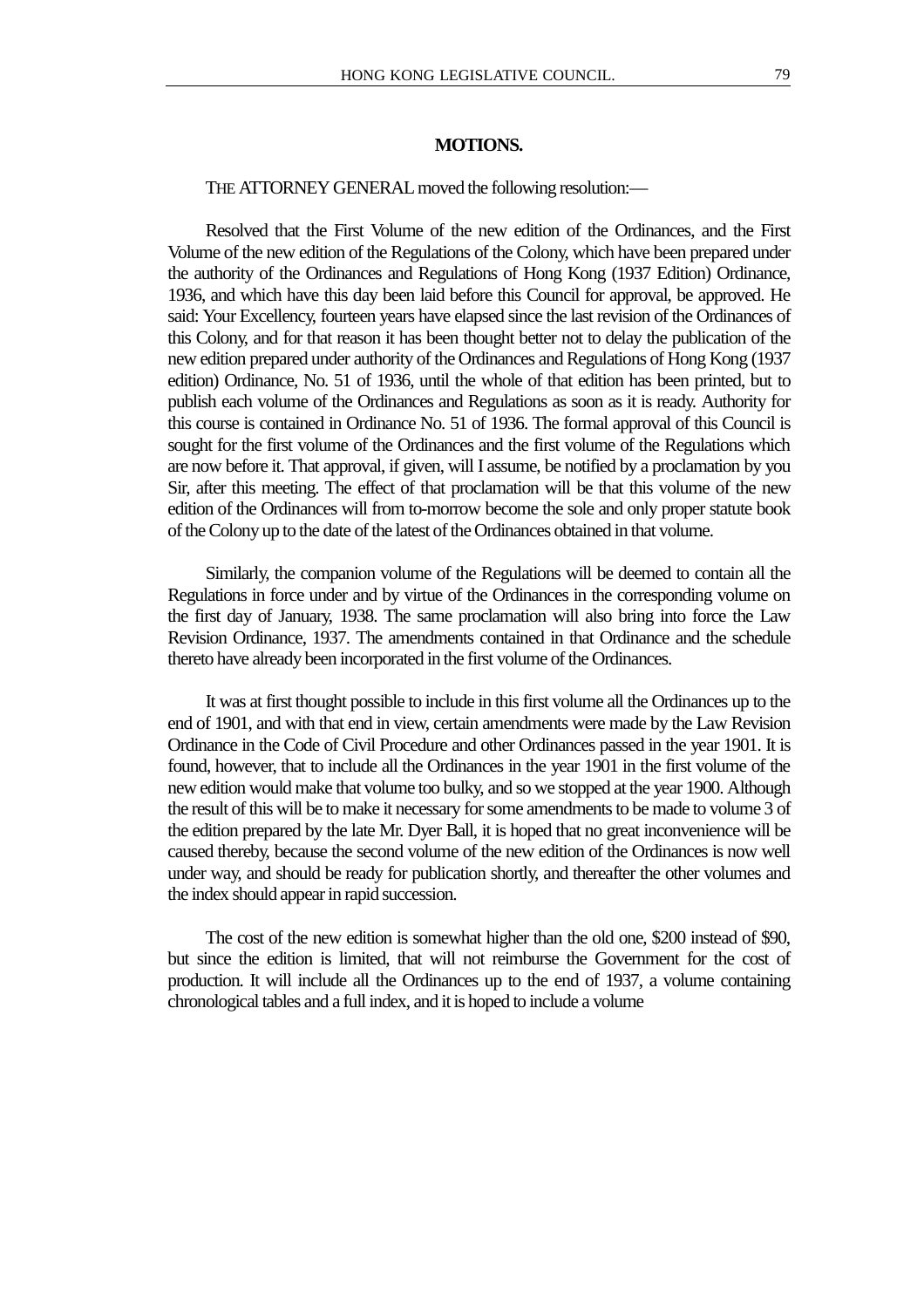containing various Orders in Council, Proclamations, Imperial Acts and similar Documents affecting Hong Kong arranged in the same manner as the old Volume 3 of the edition prepared by the Hon. Mr. Alabaster, K.C. I should also say that the price of the whole new set of the regulations is \$100. The Ordinances will be obtainable from the Government Printers and the Regulations from the Colonial Secretary's Office.

THE COLONIAL SECRETARY seconded.

H.E. THE GOVERNOR.—The Council will welcome the result of the Hon. Attorney General's labours.

The resolution was approved.

THE ATTORNEY GENERAL moved the following resolution:—

Resolved pursuant to section 3 of the Public Officers (Changes of Style) Ordinance, 1937, that the style of the offices of "Superintendent of Prisons" be changed to that of "Commissioner of Prisons" and of "Assistant Superintendent of Prisons" to "Superintendent of Prisons" for all purposes, and that the following addition be made to the Schedule to the said Ordinance:—

| Old style of officer,<br>office or department. | New style of officer,<br>office or department. |
|------------------------------------------------|------------------------------------------------|
| Superintendent of Prisons.                     | Commissioner of Prisons.                       |
| <b>Assistant Superintendent of</b><br>Prisons. | Superintendent of Prisons.                     |

He said: The appointment of Major Willcocks to be in charge of the prisons in this Colony with the title of Commissioner of Prisons has made it necessary formally to alter that title in all Ordinances, Regulations, Enactments and other documents in which the name Superintendent of Prisons now appears. Similarly the amendment of the title Assistant Superintendent of Prisons will be made by changing that title to Superintendent of Prisons.

THE COLONIAL SECRETARY seconded, and the resolution was approved.

# **FEMALE DOMESTIC SERVICE ORDINANCE, 1938.**

THE ATTORNEY GENERAL moved the first reading of a Bill intituled "An Ordinance to amend the Female Domestic Service Ordin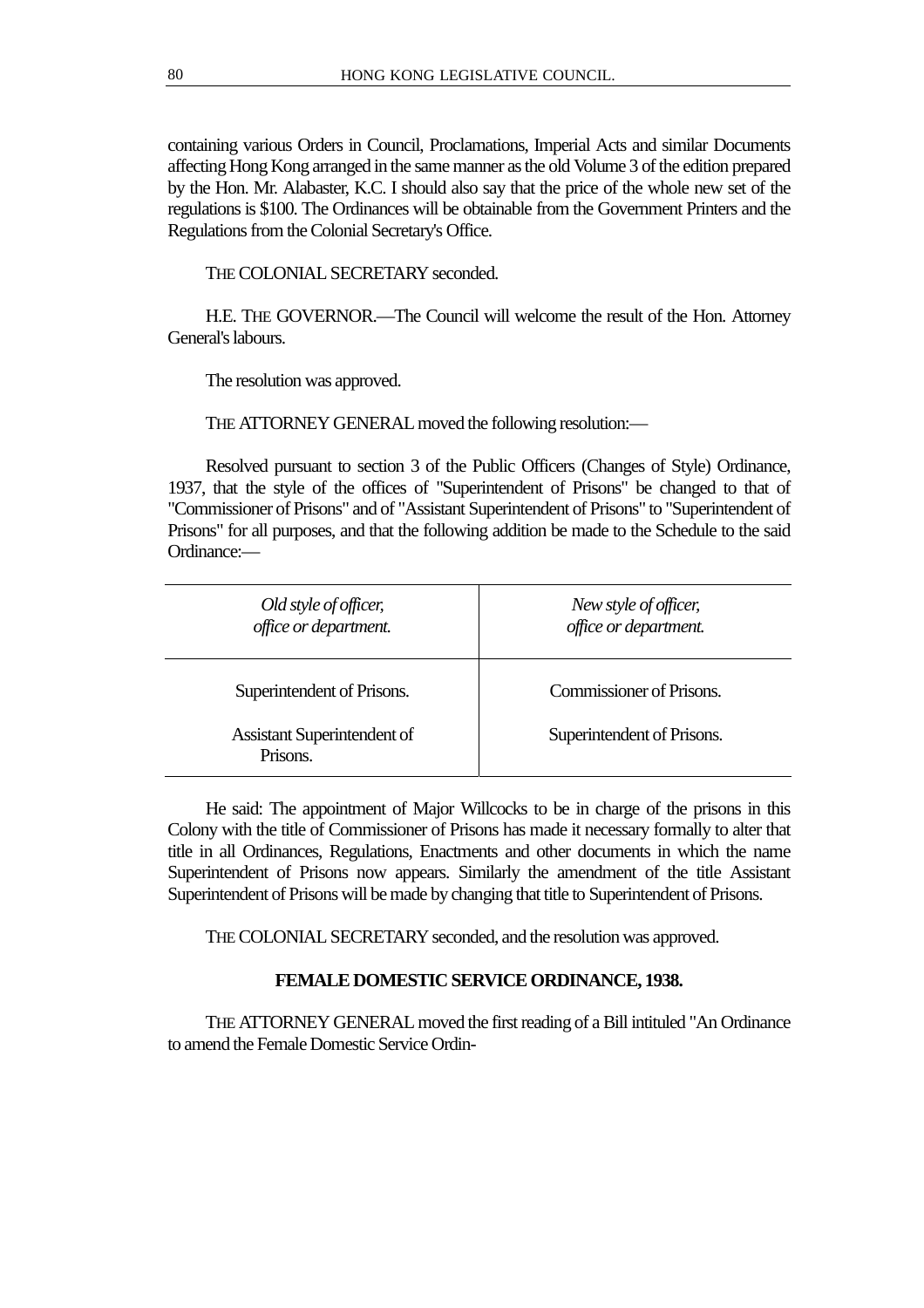ance,1923. He said: The Objects and Reasons for this amendment are set out in a memorandum attached to the Bill. The amendment is made, of course, in connection with the women's and girls' legislation lately passed in this Colony.

THE COLONIAL SECRETARY seconded, and the Bill was read a first time.

### **Objects and Reasons.**

The "Objects and Reasons" for the Bill were stated as follows:—

1. The Mui Tsai Commission recommended at pages 116 and 117 of their Report that the employment of a female under twelve years as a domestic servant should be prohibited by law, that the six months time limit for prosecutions for the offence of bringing an unregistered Mui Tsai into the Colony should be removed and that a Mui Tsai shall cease to be a Mui Tsai on reaching the age of eighteen.

2. The object of this Bill is to implement these recommendations. Other recommendations are being dealt with in other Bills or by amendments to the regulations and administrative action.

# **OFFENCES AGAINST THE PERSON AMENDMENT ORDINANCE, 1938.**

THE ATTORNEY GENERAL moved the first reading of a Bill intituled "An Ordinance to repeal and replace Section 45A of the Offences Against the Person Ordinance, 1865, as enacted by the Offences Against the Person Amendment Ordinance, 1929." He said: The Objects and Reasons for this amendment are set out in a memorandum attached to the Bill. As in the former case, this Bill is also in connection with the new Women and Girls Ordinance.

THE COLONIAL SECRETARY seconded, and the Bill was read a first time.

#### **Objects and Reasons.**

The "Objects and Reasons" for the Bill were stated as follows:—

1. The Mui Tsai Commission at pages 34, 35, 56, 116 (5) and 117 (6) of their Report recommended the revision of section 45A of Ordinance No. 2 of 1865 so as to remove the limitation which restricts its operation to minors, to alter the method of expressing the exclusion of marriage and adoption from the scope of the section, and to remove from offences of this nature the six months time limit for prosecutions imposed by section 20 of the Magistrates Ordinance, 1932 for the trial of offences which are not indictable.

2. This Bill repeals section 45A with these recommendations in view.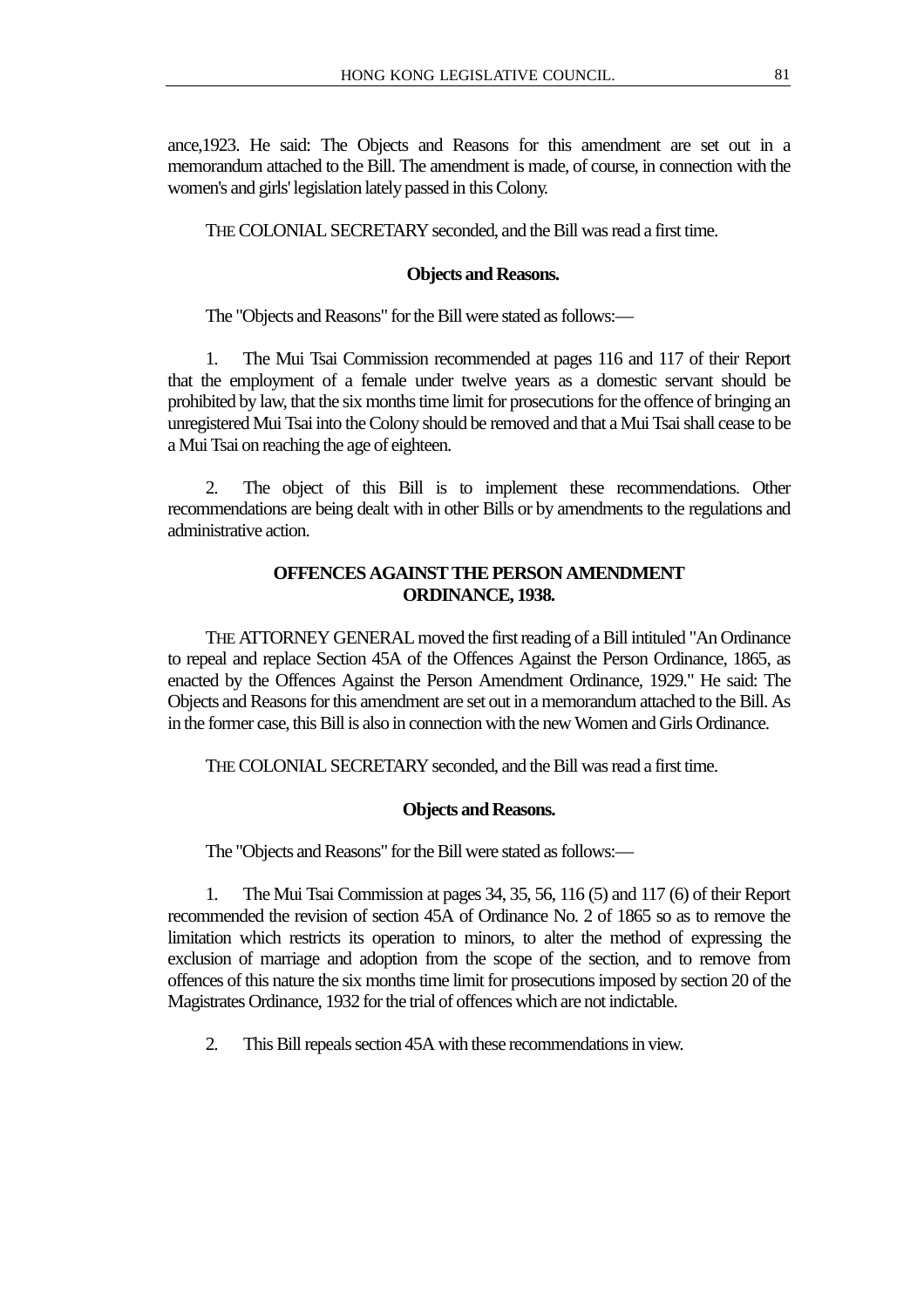3. The offences are made misdemeanours and the maximum term of imprisonment is raised to two years. The alternative of a fine or recognizances is already provided in section 61 of the Offences Against the Person Ordinance, 1865. The offence though made indictable may still be dealt with summarily under section 84 of Ordinance No. 41 of 1932.

4. The restriction of the operation of the section to minors is removed, and the method of expressing the exclusion of adoption or marriage etc. has been altered.

5. Sub-sections (1) and (2) are made to apply to temporary as well as permanent transfers so as to cover more clearly transactions which partake of the nature of a pledge.

6. Sub-sections (3), (4), (5) and (6) as enacted in 1929 are omitted as in view of the redraft they do not appear necessary.

7. The consent of the Secretary for Chinese Affairs to prosecutions is substituted for the consent of the Attorney General. Compare Ordinance No. 1 of 1923, s. 19.

# **WATERWORKS ORDINANCE, 1938.**

THE ATTORNEY GENERAL moved the first reading of a Bill intituled "An Ordinance to provide for and regulate the supply of water." He said: The Objects and Reasons for this measure are contained in a memorandum attached to the Bill and there is also a table of correspondence which shows the clauses of this Bill and the corresponding clauses of Ordinance No. 16 of 1903. It is merely a guide as most of the sections have been redrafted. There has been to-day laid on the table a memorandum by the Hon. Financial Secretary on the water finances of the Colony which sets out the charges for the water and the reasons for the new scheme.

THE COLONIAL SECRETARY seconded, and the Bill was read a first time.

#### **Objects and Reasons.**

The "Objects and Reasons" for the Bill were stated as follows:—

1. The object of this Bill is to repeal the Waterworks Ordinance, 1903, and the regulations made thereunder and to replace them by an Ordinance and Regulations in accordance with modern requirements.

2. A Table of Correspondence is attached as a guide to the source of the provisions of the various clauses which are not entirely new.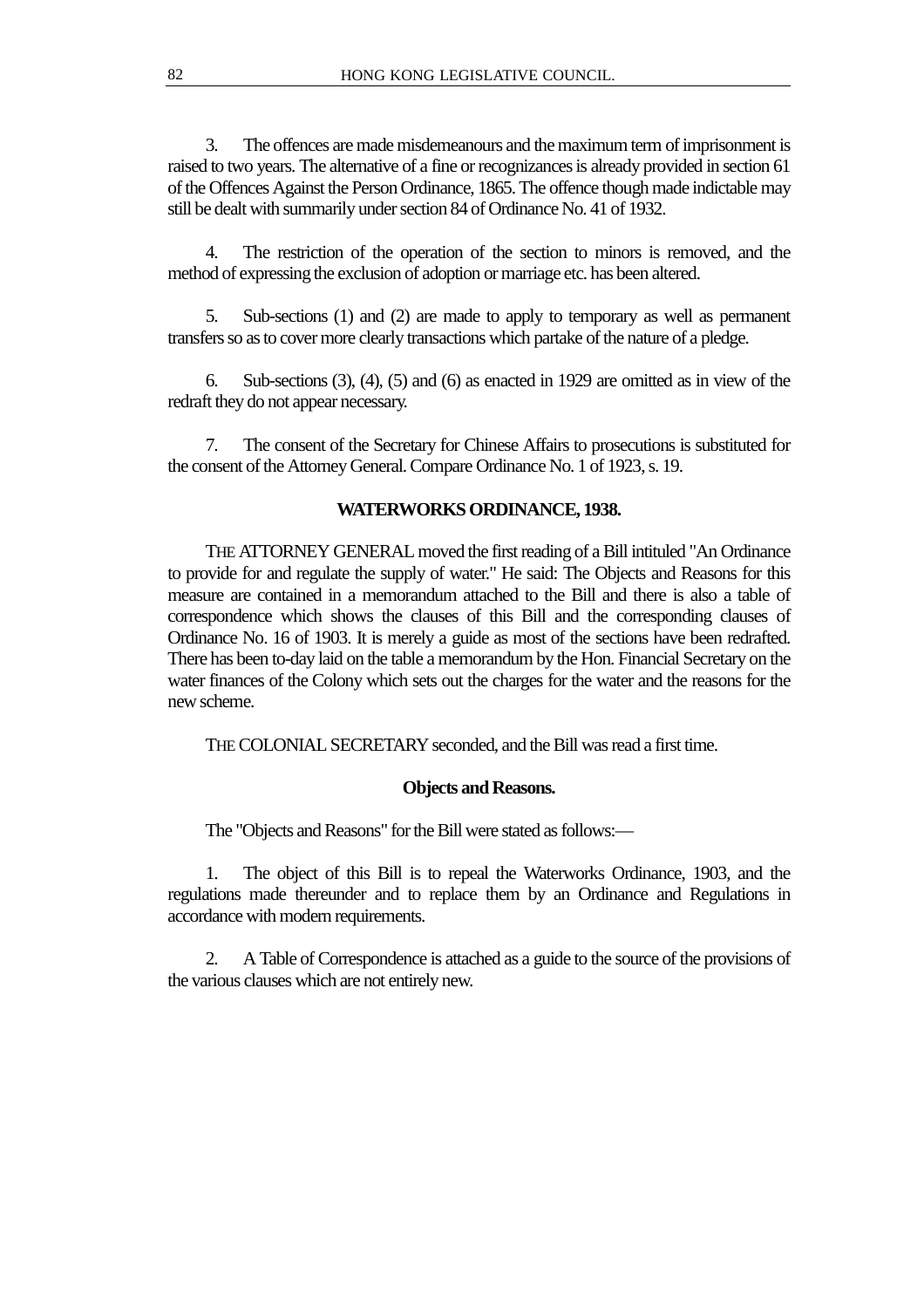3. The Bill is drafted on the assumption that there is to be in future no general free allowance of water based on rateable valuation but that free allowances may be permitted in the case of hospitals and other approved institutions (see Appendix III).

- 4. Provision has been made for the following new features:—
	- *(a)* power to demand deposits to cover payments for chargeable water (clause 9 and reg. 3);
	- *(b)* the licensing of approved plumbers (reg. 10);
	- *(c)* the stamping of approved fittings (reg. 11);
	- *(d)* charging fees for the privilege of using main water for flushing (reg. 18);
	- *(e)* separate floor metering (reg. 7 *(c)*);
	- *(f)* the representation of the water authority by authorized officers (clauses 2 *(b)* and 28 and reg. 1).

5. The demanding of deposits to cover water charges, etc., is in conformity with modern waterworks practice and has been found necessary in Hong Kong.

6. The licensing of plumbers and stamping of approved fittings are also in accordance with modern waterworks practice.

7. The charging of a fixed fee for the flushing privilege, when exercised, is considered a fairer method than increasing the cost of water used in the premises concerned. A fee equivalent to the meter rental is proposed so that for an average residence the flushing fee would be \$10 per annum in addition to payment at the ordinary rate for all water consumed.

8. In order to enable separate floor meters to be installed in tenement houses the water authority is given special powers (reg. 7 *(c)*).

# **NEW TERRITORIES REGULATION AMENDMENT ORDINANCE, 1938.**

THE ATTORNEY GENERAL moved the first reading of a Bill intituled "An Ordinance to amend the New Territories Regulation Ordinance, 1910." He said: The Objects and Reasons for this amendment are set out in a memorandum attached to the Bill. The Ordinance as it now stands provides only for the making of regulations in that Ordinance for the sanitation of the New Territories in the same manner as the by-laws made by the Urban Council for the urban districts of the Colony. I have shown in the Objects and Reasons the measures it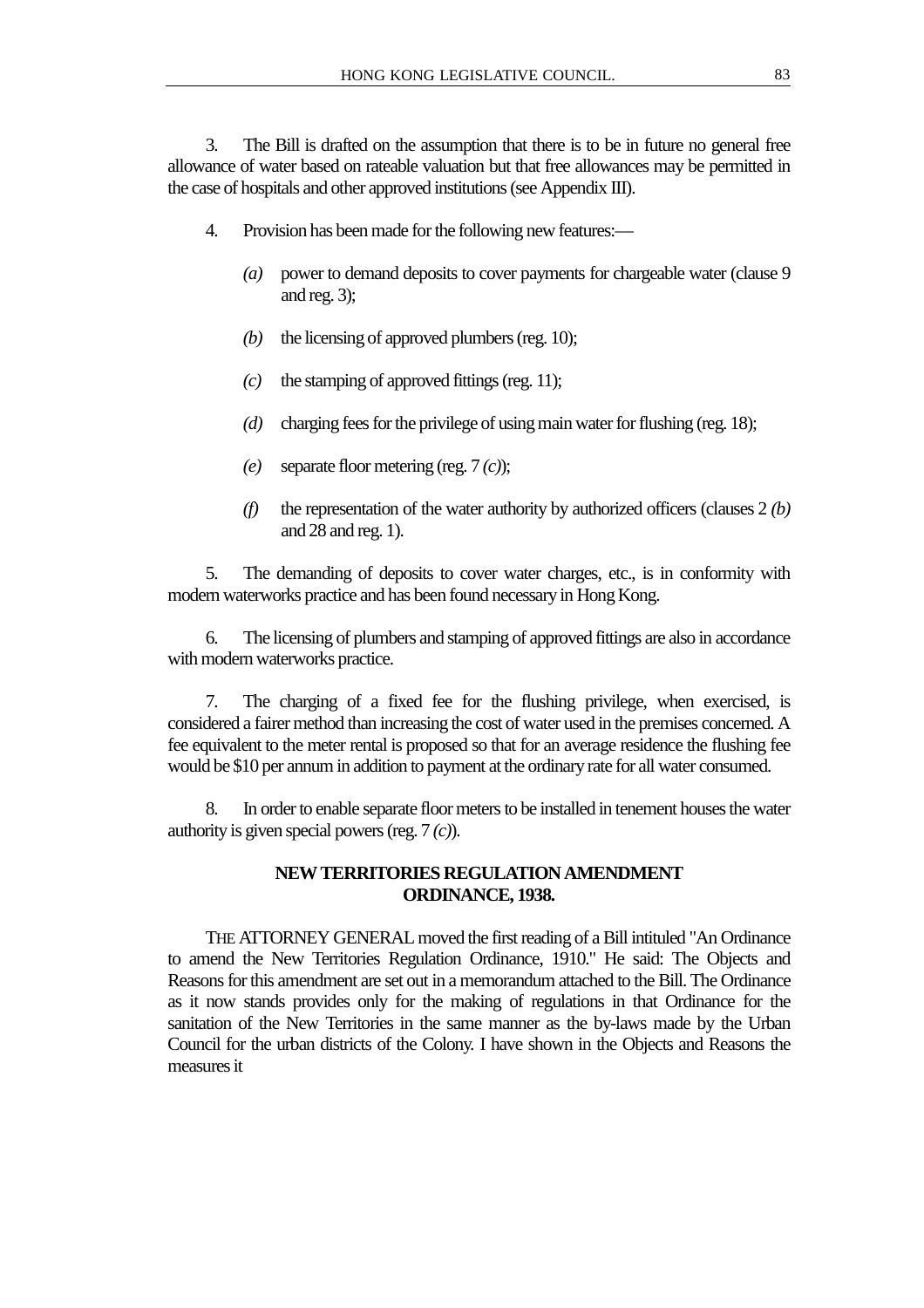is proposed to enact for this rather important amendment of the Ordinance which, I hope, will show the general policy of the Government in this matter.

THE COLONIAL SECRETARY seconded, and the Bill was read a first time.

# **Objects and Reasons.**

The "Objects and Reasons" for the Bill were stated as follows:—

1. Clause 2 of this Bill substitutes a new sub-section (1) in section 6A of the principal Ordinance empowering the Governor in Council to make rules for the prevention and abatement of nuisances and the making of magistrates' orders in connexion therewith, and making certain other verbal amendments consequent on the repeal of the Public Health and Buildings Ordinance, 1903, and the replacement of that Ordinance by new legislation.

2. For some years the Government has endeavoured by the giving of lectures, the circulation of notices and the appointment of a Health Officer in an advisory capacity, to educate the villagers in the New Territories in the principles of sanitation. Other measures have been taken, such as the provision of facilities for scavenging in semi-urban districts, the provision of public latrines, and the assistance of villagers from public funds in the carrying out of small works of improvement to secure more sanitary conditions in certain areas. These measures are in addition to the major works undertaken by the Public Works Department.

3. It is now considered desirable to supplement these measures by the appointment of an additional staff of Chinese Sanitary Inspectors and to lay down rules for the prevention of nuisances.

4. Powers of entry and inspection are being given to Health Officers and Sanitary Inspectors by the application of sections 8 and 19 of the Public Health (Sanitation) Ordinance, 1935, to the New Territories, by Order of the Governor in Council under section 99 of that Ordinance.

5. The object of this Bill is to enable the Governor in Council to lay down simple general rules for the prevention and abatement of nuisances, it being considered impracticable at present to apply in rural districts the same laws and regulations as apply to the urban areas of Hong Kong, Kowloon and New Kowloon.

6. It is proposed in these rules to deal with nuisances which may be the subject of summary prosecution in England under the Public Health Acts. On finding any such nuisance, the inspector would request its abatement and, if it were not abated, apply to a magistrate to make an order. The owner or tenant of the premises on which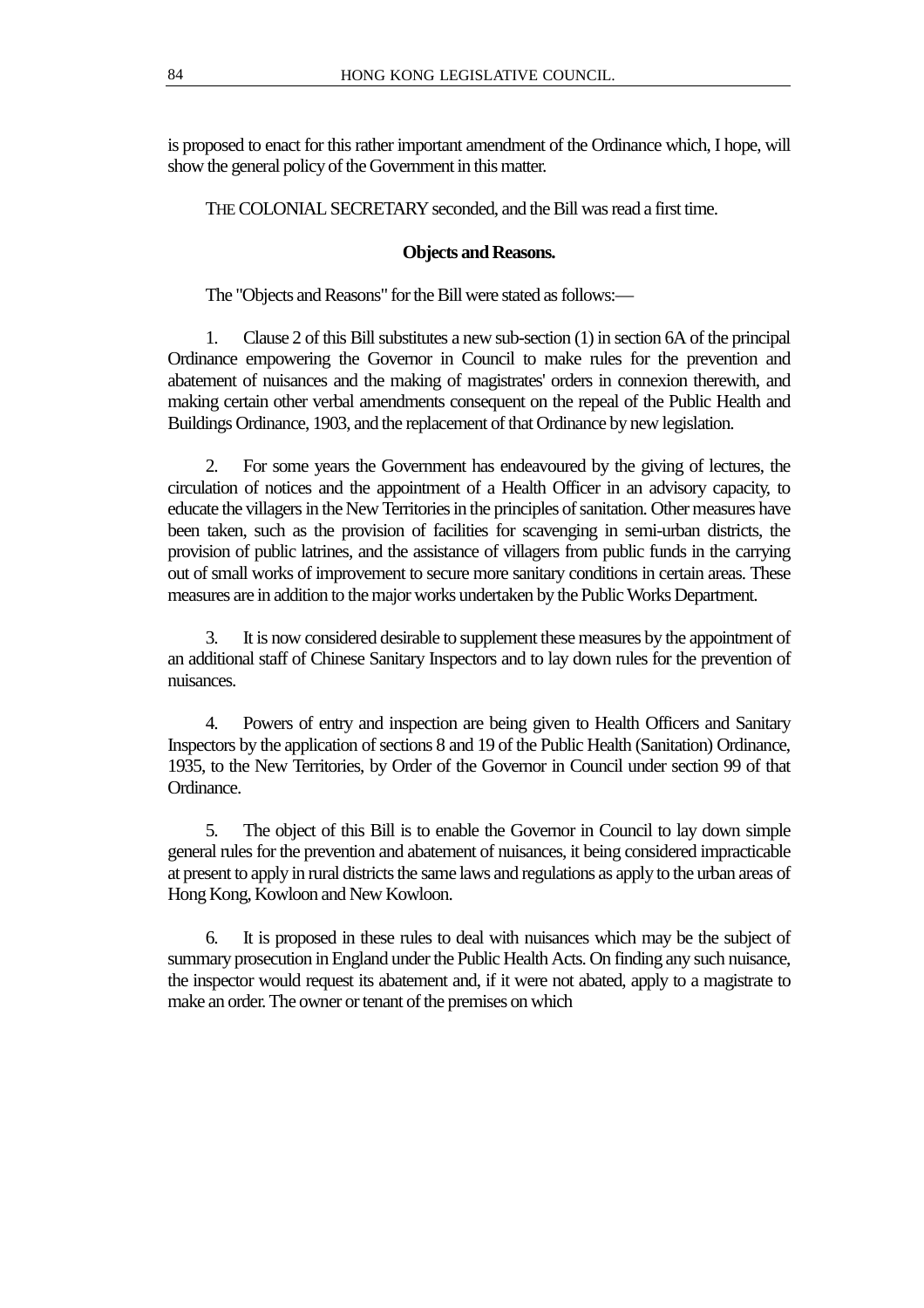the nuisance is found to exist would then have an opportunity of contesting the making of the order, and breach of an order, if made, would be dealt with under the ordinary law relating to summary proceedings before magistrates.

#### **SAND ORDINANCE, 1938.**

THE ATTORNEY GENERAL moved the second reading of a Bill intituled "An Ordinance to amend the Sand Ordinance, 1935."

THE COLONIAL SECRETARY seconded, and the Bill was read a second time.

# **SEDITION ORDINANCE, 1938.**

THE ATTORNEY GENERAL moved the second reading of a Bill intituled "An Ordinance to make better provision for the prevention and punishment of sedition."

THE COLONIAL SECRETARY seconded, and the Bill was read a second time.

#### **PROHIBITED PUBLICATIONS ORDINANCE, 1938.**

THE ATTORNEY GENERAL moved the second reading of a Bill intituled "An Ordinance to prohibit the importation of undesirable publications."

THE COLONIAL SECRETARY seconded, and the Bill was read a second time.

On the motion of the Attorney General, seconded by the Colonial Secretary, the Council then went into committee to consider the following bills clause by clause:

SAND ORDINANCE, 1938.

# SEDITION ORDINANCE, 1938.

# PROHIBITED PUBLICATIONS ORDINANCE, 1938.

Upon Council resuming,

THE ATTORNEY GENERAL reported that the Sand Ordinance Amendment Bill had passed through committee without amendment and moved the third reading.

THE COLONIAL SECRETARY seconded, and the Bill was read a third time and passed.

THE ATTORNEY GENERAL reported that the Sedition Bill had passed through committee without amendment, and moved the third reading.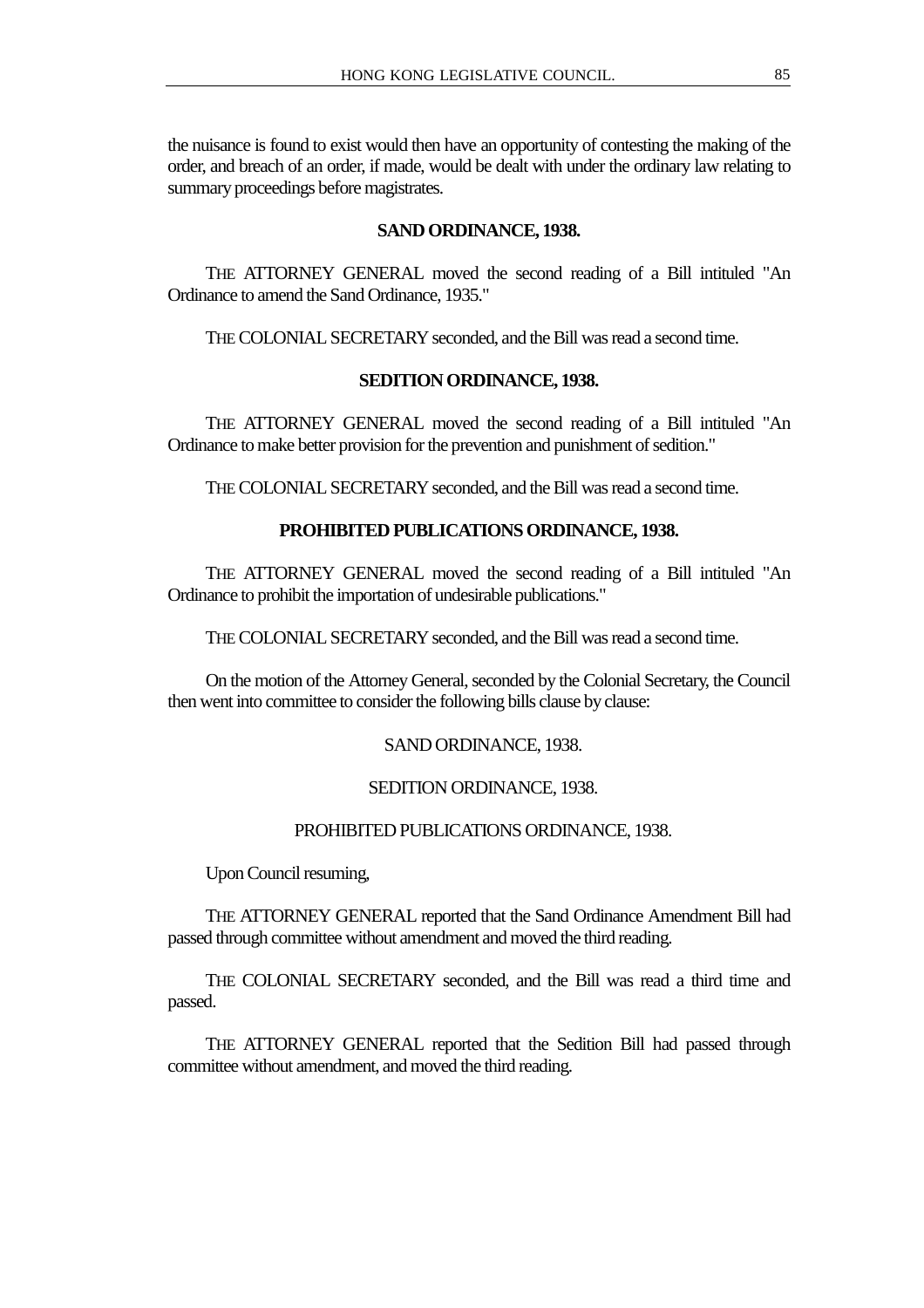THE COLONIAL SECRETARY seconded, and the Bill was read a third time and passed.

THE ATTORNEY GENERAL reported that the Prohibited Publications Bill had passed through committee without amendment, and moved the third reading.

THE COLONIAL SECRETARY seconded, and the Bill was read a third time and passed.

H.E. THE GOVERNOR.—The Council stands adjourned to September 15.

# **FINANCE COMMITTEE.**

Following the Council, a meeting of the Finance Committee was held, the Colonial Secretary presiding.

Votes totalling \$242,911 under Estimates 1938, contained in Message No. 7 from His Excellency the Governor, were considered.

146.—23, Sanitary Department:—7, Coffins and Biers, \$2,000.

HON. MR. PATERSON.—On a point of English, what is the difference between a coffin and a bier?

THE CHAIRMAN.—A bier is what you carry a coffin on. The sub-head covers both.

HON. MR. CAINE.—They are probably all coffins.

147.—26, Kowloon-Canton Railway:—Special Expenditure. Repairs to 1 Locomotive and 2 wagons damaged by bombing, \$4,318.

HON. DR. LI.—I should like to know whether any claim for compensation has been made by the Government to the responsible party.

THE CHAIRMAN.—Not yet in respect of this item. We did claim in a previous case, as Hon. Members will remember, and we got nothing. The claim has presumably been registered. It was made towards the end of last year.

148.—26, Kowloon-Canton Railway:—Special Expenditure. Repairs to Rolling Stock due to collision at Mile 8½, \$40,300.

HON. MR. PATERSON.—Has there been an inquiry?

THE CHAIRMAN.—Yes.

HON. MR. PATERSON.—I was out there after it occurred and it looked as if the trains had charged each other on a straight bit of rails.